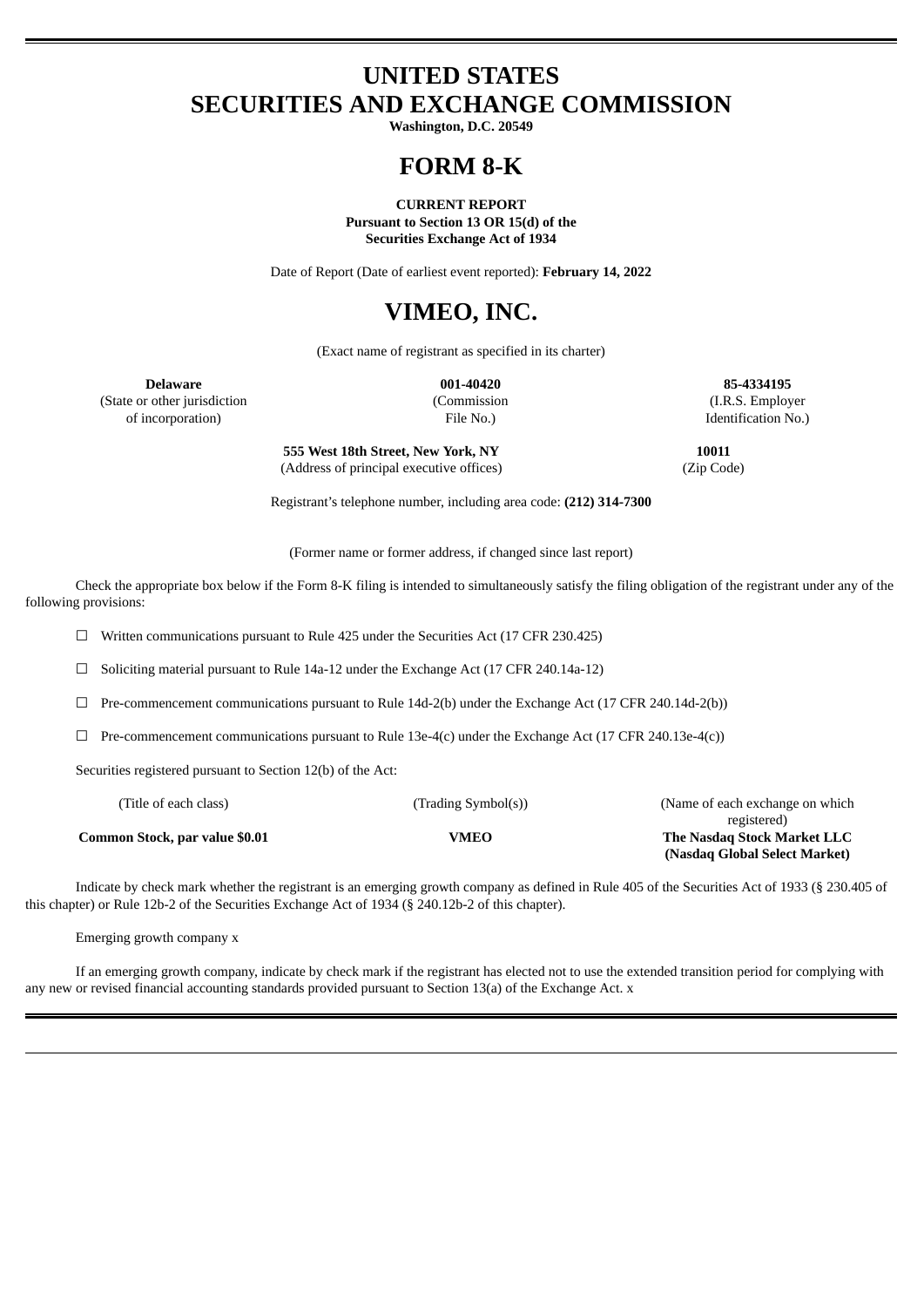### **Item 7.01. Regulation FD Disclosure.**

On February 14, 2022, the Company announced that it had posted certain monthly metrics through January 2022 on the investor relations section of its website (https://investors.vimeo.com/), as set forth in Exhibit 99.1 hereto, which is incorporated herein by reference.

#### **Item 9.01 Financial Statements and Exhibits.**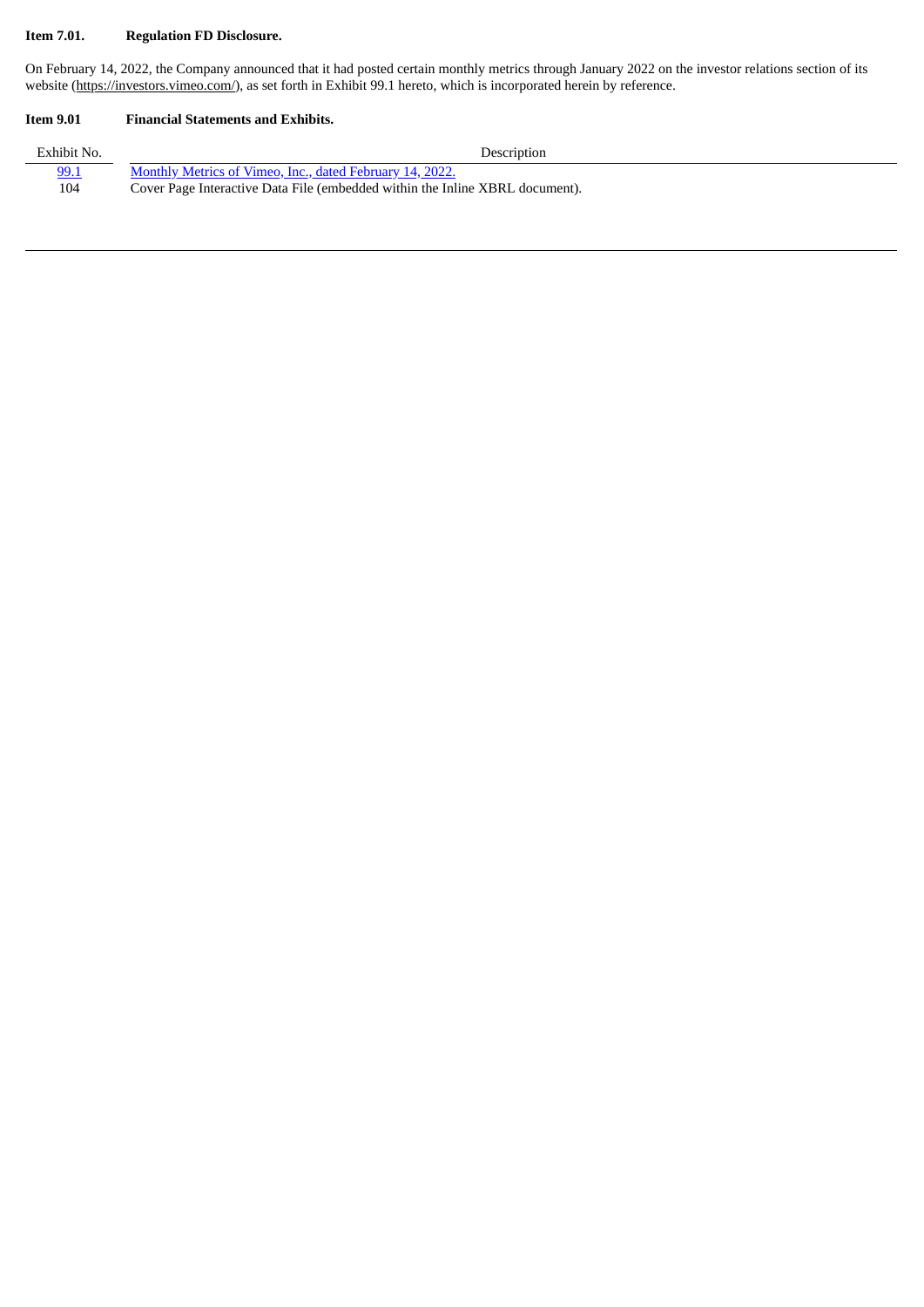#### **SIGNATURES**

Pursuant to the requirements of the Securities Exchange Act of 1934, the Registrant has duly caused this report to be signed on its behalf by the undersigned hereunto duly authorized.

### **VIMEO, INC.**

By: /s/ Michael A. Cheah Name: Michael A. Cheah Title: General Counsel and Secretary

Date: February 14, 2022